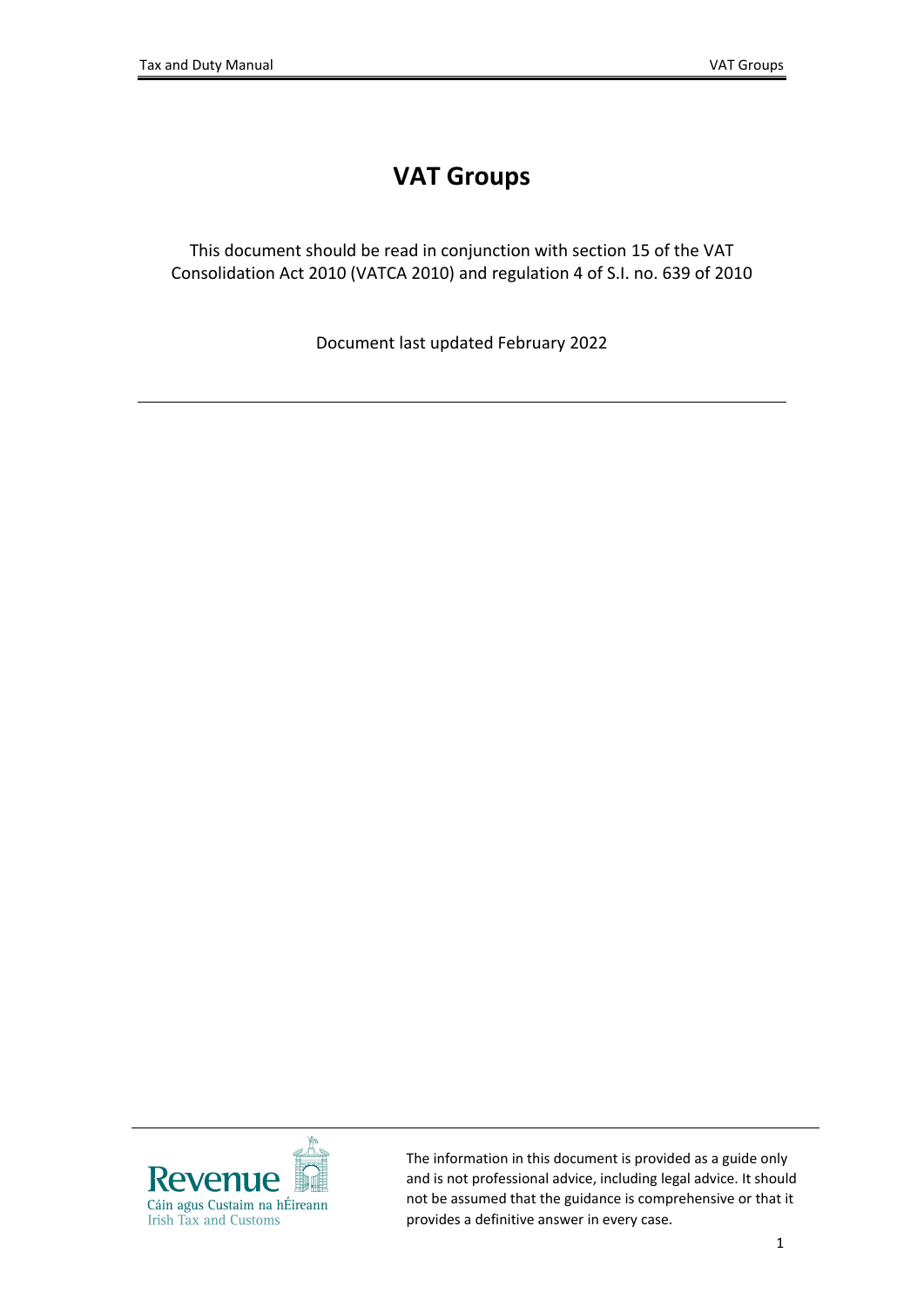## **Table of Contents**

| $\mathbf{1}$   |                                                              |
|----------------|--------------------------------------------------------------|
| $\overline{2}$ |                                                              |
| 3              |                                                              |
| 4              |                                                              |
| 4.1            |                                                              |
| 4.2            |                                                              |
| 4.3            |                                                              |
| 5              |                                                              |
| 5.1            | Effective date of a VAT Group: application by taxpayers 5    |
| 5.2            |                                                              |
| 5.3            |                                                              |
| 5.4            |                                                              |
| 6              |                                                              |
| 6.1            |                                                              |
| 6.2            |                                                              |
| 6.3            |                                                              |
| 6.4            |                                                              |
| 6.5            |                                                              |
| 6.6            | Outstanding returns or liabilities upon joining a VAT Group7 |
| 7              |                                                              |
| 8              |                                                              |
| 8.1            |                                                              |
| 8.2            |                                                              |
| 9              |                                                              |
| 9.1            |                                                              |
| 9.2            |                                                              |
| 10             |                                                              |
| 11             |                                                              |
| 12             |                                                              |
| 13             |                                                              |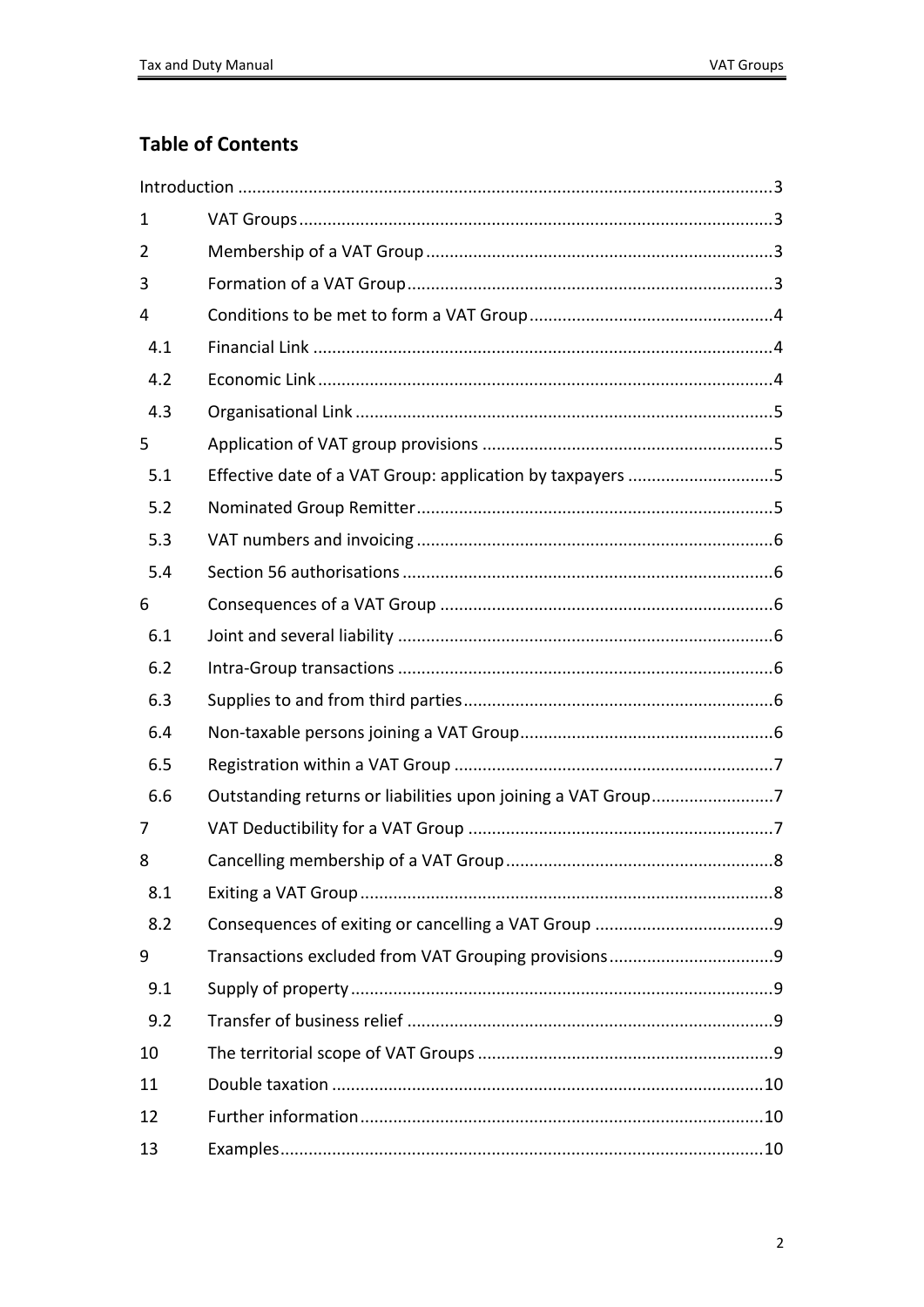## <span id="page-2-0"></span>Introduction

This guidance sets out the Revenue position on VAT groups as provided for in section 15 of the VATCA 2010.

# <span id="page-2-1"></span>1 VAT Groups

A VAT Group is a group of two or more persons who have been approved by Revenue to operate as a single accountable person for the purposes of VAT. A VAT group is established when Revenue approves an application from two or more persons to form such a group; Revenue may also direct that specified persons are established as a VAT group where it is satisfied that it is appropriate for the efficient and effective administration of the tax to do so. In either case, a member of the group must be designated as the 'group remitter' responsible for making VAT returns on behalf of the VAT group.

Where a VAT Group has been established all transactions carried out by the individual group members are considered to have been carried out by the VAT group as a single accountable person.

Each member of a VAT group is jointly and severally liable for the VAT liabilities of the group.

# <span id="page-2-2"></span>2 Membership of a VAT Group

Both taxable and non-taxable persons can join a VAT group provided at least one member of the VAT group is an accountable person.

In order to become a member of a VAT group a person must be established in the State. The type of establishment has not been specified; a person may have either a business established or a fixed establishment within the State.

# <span id="page-2-3"></span>3 Formation of a VAT Group

A VAT group can be formed by two or more persons, at least one of whom is an accountable person, subject to the conditions outlined in paragraph 4.

Persons that wish to form or join a VAT group must apply to Revenue using the prescribed application forms. The person applying to be the remitter of a VAT group should complete and submit a [Form](https://www.revenue.ie/en/vat/documents/form-vat52.pdf) [VAT](https://www.revenue.ie/en/vat/documents/form-vat52.pdf) [52.](https://www.revenue.ie/en/vat/documents/form-vat52.pdf) The other person(s) applying to be members of the VAT group should complete and submit a [Form](https://www.revenue.ie/en/vat/documents/form-vat53.pdf) [VAT](https://www.revenue.ie/en/vat/documents/form-vat53.pdf) [53](https://www.revenue.ie/en/vat/documents/form-vat53.pdf).

If Revenue approves the VAT group application, it will take effect from a date specified by Revenue. A refusal by Revenue of an application to form or join a VAT group may be appealed to the Tax Appeal Commission.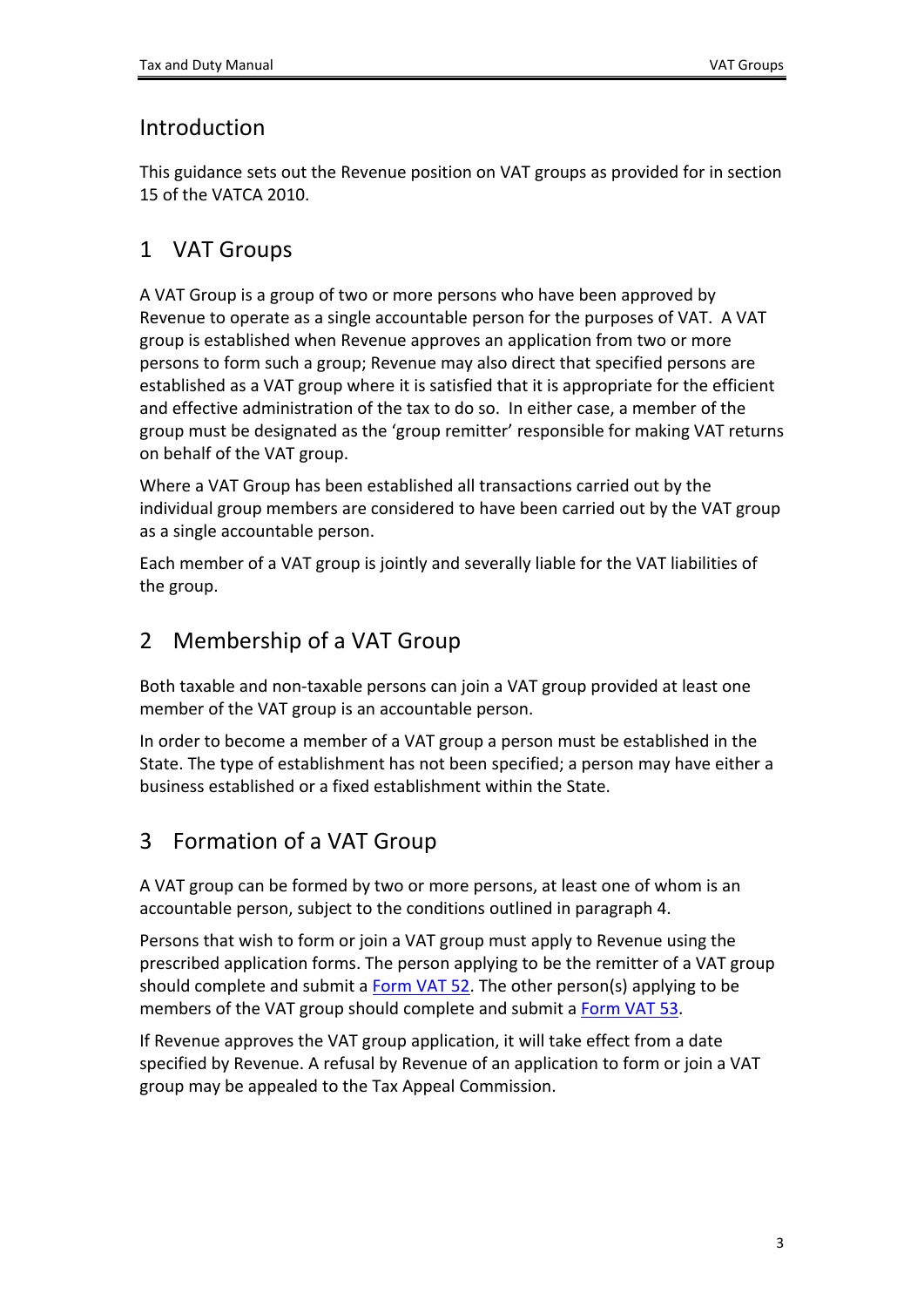Revenue also has the power to compulsorily VAT-group persons where Revenue determines the conditions for a VAT group have been met. In cases where this power is exercised, the VAT group will come into existence from a date specified by Revenue. The compulsory registration, by Revenue, of a group of persons as a VAT group may be appealed to the Tax Appeal Commission.

# <span id="page-3-0"></span>4 Conditions to be met to form a VAT Group

To be approved as a VAT group, Revenue must be satisfied that the applicants are closely bound by financial, economic and organisational links and that the granting of a VAT group application would be necessary or appropriate for the efficient and effective administration of the tax. These conditions are cumulative and to qualify to establish a VAT group all of them must be met.

## <span id="page-3-1"></span>4.1 Financial Link

The financial link can be demonstrated by considering common control. In this respect, one measure of demonstrating common control would be the holding of fifty per cent or more of the issued share capital or voting rights or the power to appoint fifty per cent or more of the Board of Directors.

Whilst a subordinate relationship, such as a parent and subsidiary, would clearly satisfy the common control requirements, it is not the only kind of relationship that would meet the requirements. For example, two companies could meet the common control test if they had a common shareholder who holds fifty per cent or more of the issued share capital or voting rights or the power to appoint fifty per cent or more of the Board of Directors of each company.

In addition, the holding of fifty per cent or more of the issued share capital or voting rights or the power to appoint fifty per cent or more of the Board of Directors does not have to result from a direct relationship, it can also be met indirectly. For example, Company A owns 100% of the share capital of Company B who in turn holds 60% of the share capital of Company C. Company A indirectly holds 60% of the share capital of Company C.

Whilst considering common control in terms of share capital, voting rights and power to appoint board members is an appropriate assessment of control when looking at corporate entities seeking to form a VAT group, it may not be appropriate when looking at non-corporate bodies such as partnerships, etc. In this regard other factors such as the allocation of decision-making powers under formal agreements, the level of debt funding provided to the non-corporate person or the level of capital contribution, may be taken into account on a case by case basis.

## <span id="page-3-2"></span>4.2 Economic Link

An economic link must exist between persons who wish to form a VAT group. The following list outlines the circumstances which Revenue will accept as satisfactorily demonstrating the existence of an economic link: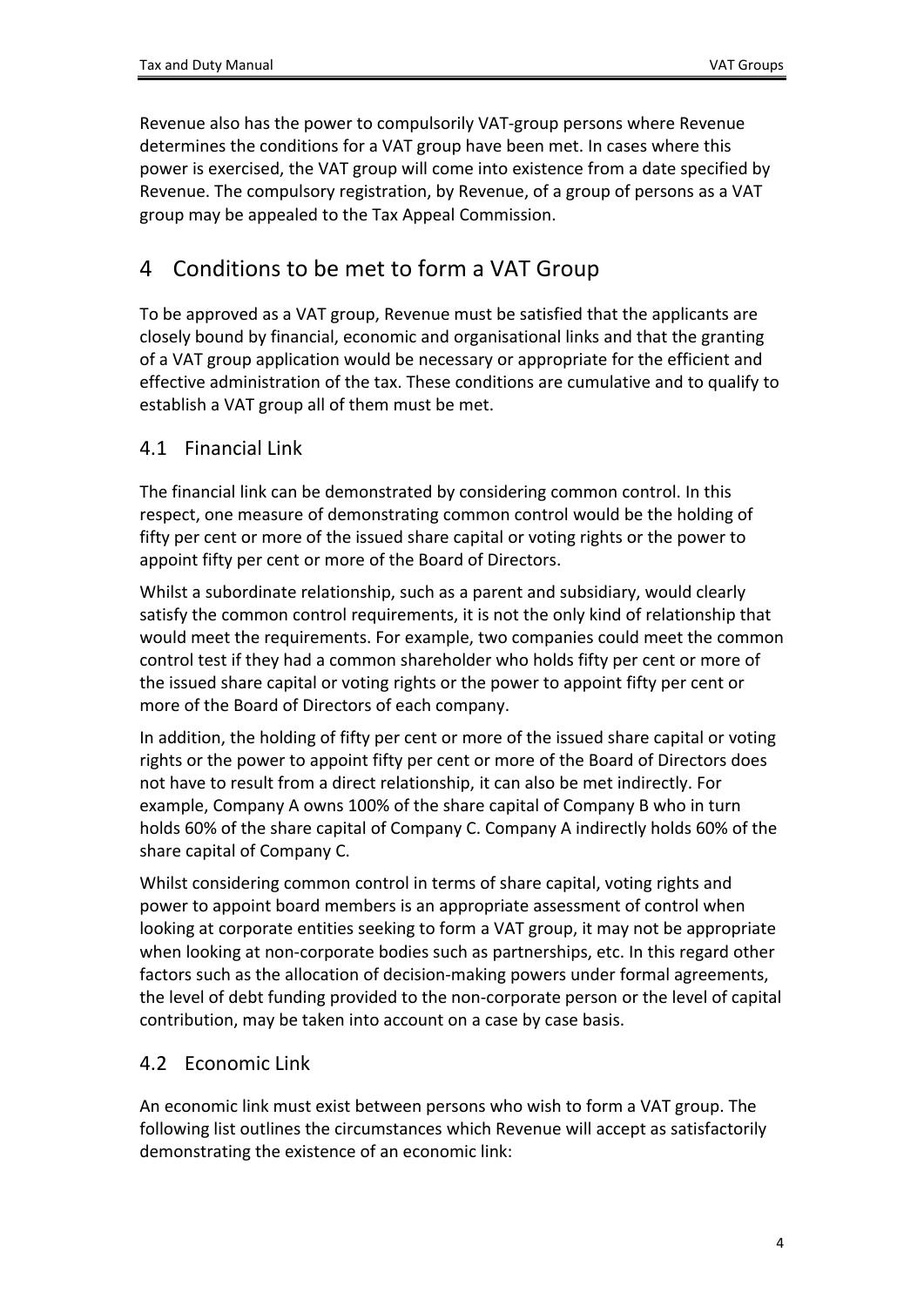- The principal activity of the group members is of the same nature, or
- The activities of the group members are complementary or interdependent, or
- One member of the group carries out activities which are wholly or substantially to the benefit of the other members.

An example of group members having a principal activity of the same nature would be two companies that manufacture different kinds of medical devices.

An example of complementary activities would be a vehicle leasing company and a company that provides vehicle maintenance services.

A company that carries out activities which are wholly or substantially to the benefit of the other members could include a shared service centre or a group treasury company.

## <span id="page-4-0"></span>4.3 Organisational Link

Organisational links between persons can take different forms and are generally designed to assist the persons concerned achieve a shared purpose. The existence of a link can be determined based on whether there is a shared, or partially shared, management or corporate structure involving the persons.

In most cases, the applicants will be members of the same corporate group and this would normally satisfy the requirement for an organisational link.

## <span id="page-4-1"></span>5 Application of VAT group provisions

## <span id="page-4-2"></span>5.1 Effective date of a VAT Group: application by taxpayers

In cases where persons apply to Revenue for the creation of a VAT group, the group only comes into existence upon the issuing of a notification in writing by Revenue to each person who is a member of the VAT group. The notification will specify the date from which the VAT group is effective, and this will be a date no earlier than the start of the VAT period in which the application was made.

## <span id="page-4-3"></span>5.2 Nominated Group Remitter

In relation to carrying out its taxable activities, the VAT group must nominate one of the members, known as the group remitter, to be responsible for fulfilling all the statutory VAT obligations of the group. The nominated remitter is responsible for submitting a single VAT return and any associated payments on behalf of the entire VAT group. This return and payment are made under the VAT number of the remitter.

The remitter may file an INTRASTAT return for transactions concerning some or all of the members of the VAT group. A VIES return must be filed under each of the group members' own VAT numbers.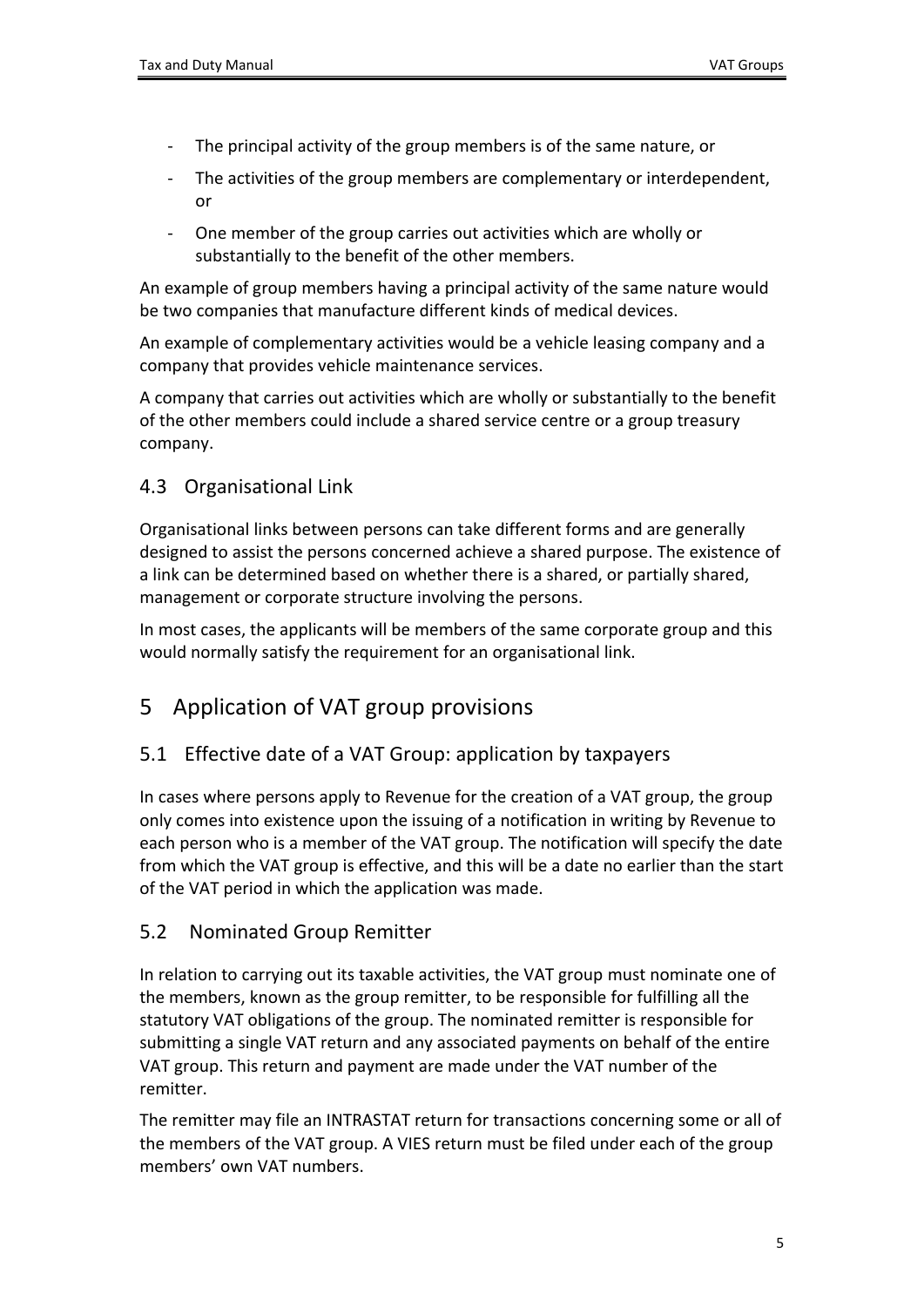## <span id="page-5-0"></span>5.3 VAT numbers and invoicing

While supplies by each member of the VAT group to persons outside the group are considered to have been made by the group as a single taxable person, each member of the group must issue an invoice for its individual supplies under its own name and quoting its individual VAT number.

## <span id="page-5-1"></span>5.4 Section 56 authorisations

If a VAT group or a member of a VAT group applies for a [section](https://www.revenue.ie/en/vat/goods-and-services-to-and-from-abroad/zero-rating-of-goods-and-services/index.aspx) [56](https://www.revenue.ie/en/vat/goods-and-services-to-and-from-abroad/zero-rating-of-goods-and-services/index.aspx) [authorisation](https://www.revenue.ie/en/vat/goods-and-services-to-and-from-abroad/zero-rating-of-goods-and-services/index.aspx), the turnover of the entire VAT group must be considered when assessing whether the conditions for a section 56 authorisation have been met. Provided the group meets the qualifying criteria, each member must obtain an individual section 56 authorisation to present to suppliers.

# <span id="page-5-2"></span>6 Consequences of a VAT Group

## <span id="page-5-3"></span>6.1 Joint and several liability

Each member of the VAT group is jointly and severally liable for ensuring that the VAT group, a single taxable person, complies with the requirements of the VATCA 2010. This includes the requirement of the group to pay tax.

## <span id="page-5-4"></span>6.2 Intra-Group transactions

Internal transactions between members of the VAT group do not constitute taxable supplies by the VAT group and are therefore outside the scope of VAT. Please see paragraph 9 for exceptions to this general rule.

## <span id="page-5-5"></span>6.3 Supplies to and from third parties

The members of a VAT group form a single taxable person and therefore, even though the members of the VAT group are required to quote their individual VAT numbers on invoices issued, supplies made by the individual member are deemed to be made by the VAT group. Similarly, supplies received by individual members of the group from third parties are deemed to have been received by the VAT group as a single taxable person rather than by the individual members of the group.

## <span id="page-5-6"></span>6.4 Non-taxable persons joining a VAT Group

The place of supply of services received by a non-taxable person can change on becoming a member of a VAT group. In general, where a non-taxable person receives a service from outside the State the place of supply is the place where the supplier is established.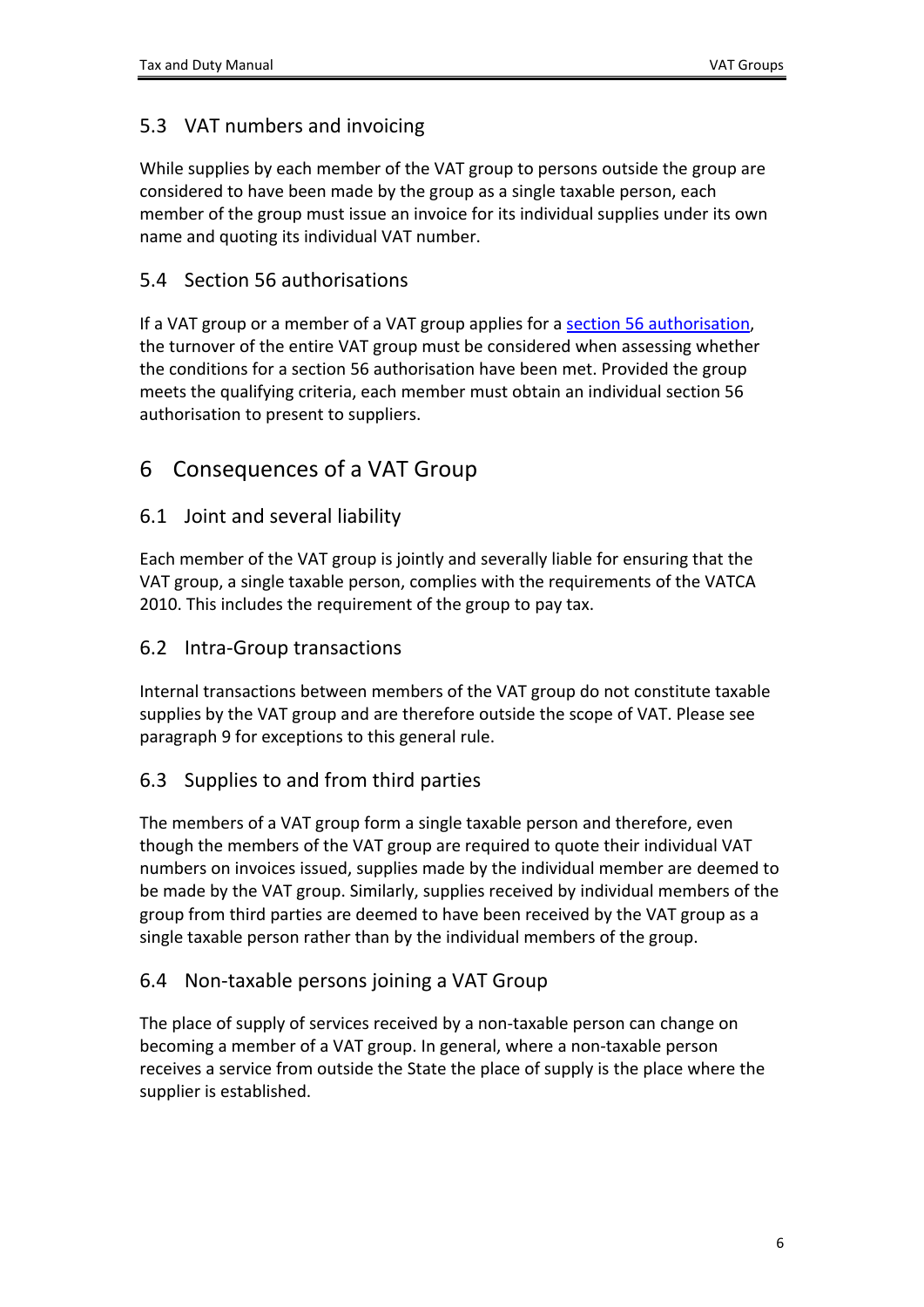However, when a non-taxable person joins a VAT group, the services received by that person, are now received by the VAT group for VAT purposes. Where a taxable person including a VAT group, receives a service from outside the State the place of supply is where the recipient is established. The VAT group must therefore account for VAT on all services received by each member of the group.

## <span id="page-6-0"></span>6.5 Registration within a VAT Group

Unregistered non-taxable persons or VAT exempt entities within a VAT group may be required to register for VAT.

Some examples of when a non-taxable person or VAT exempt person in a VAT group will need to register for VAT include:

- If they receive services from a non-Irish supplier to which the reverse charge applies;
- If they make an Intra-Community acquisition of goods.

Further information on VAT registration and VAT thresholds can be found on [Revenue's](https://www.revenue.ie/en/vat/vat-registration/index.aspx) [website.](https://www.revenue.ie/en/vat/vat-registration/index.aspx)

VAT thresholds for registration apply on a group wide basis; the turnover from all of the supplies of goods and services by VAT Group members to persons outside the group must be taken into account.

## <span id="page-6-1"></span>6.6 Outstanding returns or liabilities upon joining a VAT Group

Specific provisions apply where two or more persons have formed a VAT group and one or more members of the VAT group have outstanding returns or have not remitted all tax payable prior to the group formation. In this case, if one or more of the other group members have VAT refund claims that arose prior to the formation of the VAT group, Revenue may defer payment of the refundable VAT until such time as the outstanding obligations of the other group members have been satisfied.

# <span id="page-6-2"></span>7 VAT Deductibility for a VAT Group

Entitlement to deductibility for costs incurred by a VAT group is subject to the same conditions as would apply to any other taxable person, in that the costs must be used for the purposes of the Group's activities which give rise to an entitlement to deductibility.

The entitlement of a VAT group to a deduction for costs incurred by any person within the group will depend on establishing a link, whether a direct and immediate link or a link as a general cost of the economic activity of the VAT group. As the members of the group are no longer taxable persons in their own right and as transactions between members of the group are deemed not to take place for VAT purposes, the matter of consideration between members of the group is not relevant for the purposes of determining the existence of that link.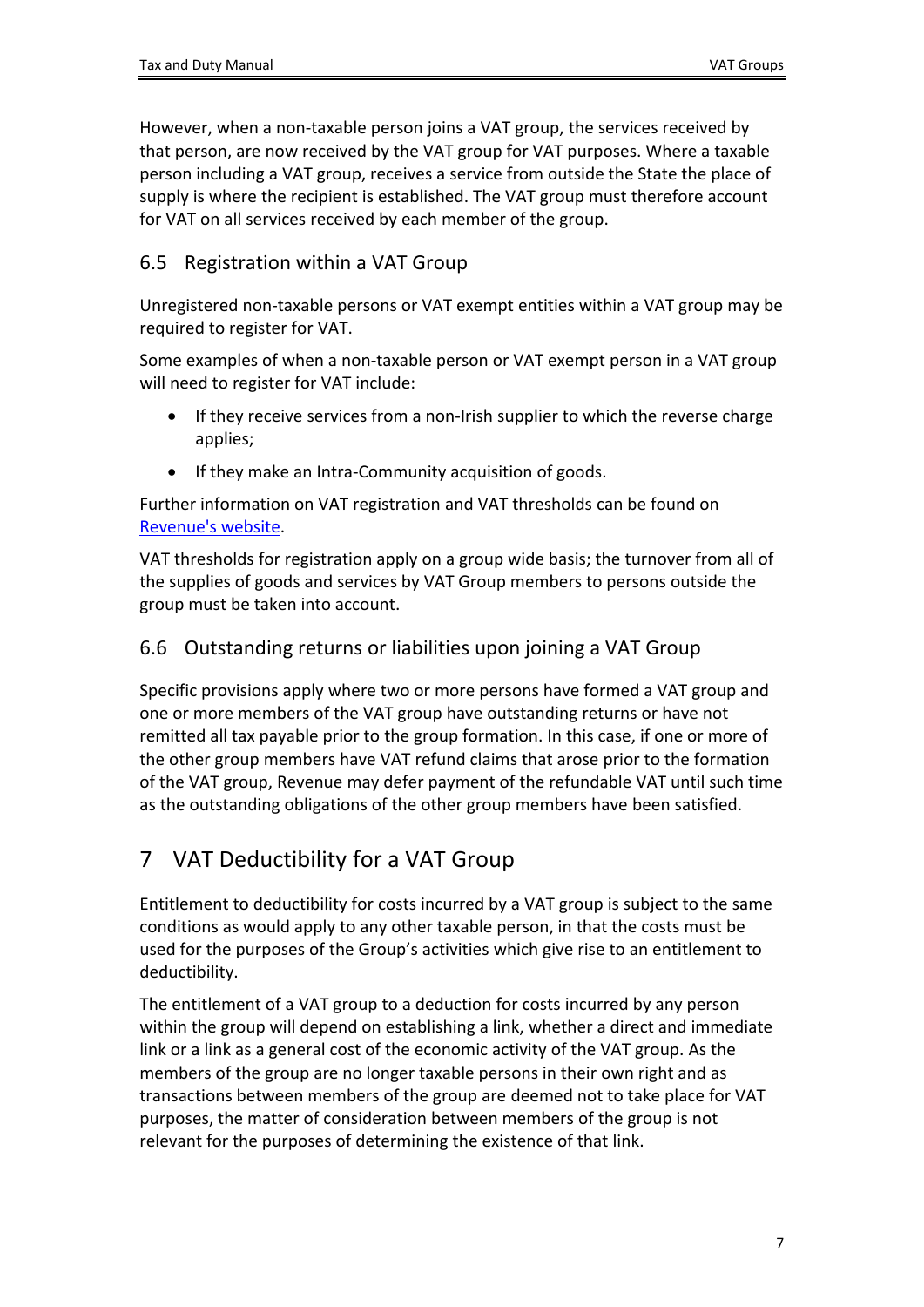The CJEU has confirmed in the European Commission v Ireland (C-85/11) that normal VAT deductibility rules must continue to apply while considering the VAT group's overall position. As a result, VAT grouping should produce the same VAT deductibility outcome as that which would apply in a situation where all of the activities of the VAT group are carried out by a single legal entity.

Also, the Advocate General in this case recognised that VAT grouping may result in economic advantages accruing to group members. It was stated that **"In certain situations members of a VAT group may gain economic benefits from belonging to the group. This, in my opinion, is simply an inevitable consequence flowing from the basic fiscal policy choice of a Member State to permit VAT grouping."** An example of such an economic advantage is an increase in VAT deductibility.

Revenue will not challenge cases where legitimate economic advantages arise from VAT grouping. However, Revenue will be alert to situations that may arise where VAT grouping is utilised as part of a series of transactions whose main purpose is to generate a tax advantage that is contrary to the purposes of the VAT Directive. In such circumstances, Revenue will take appropriate action to challenge such cases.

Specific examples of VAT deductibility for VAT groups that contain a holding company can be found in the [VAT](https://www.revenue.ie/en/tax-professionals/tdm/value-added-tax/part03-taxable-transactions-goods-ica-services/Financial-Services/vat-deductibility-for-holding-companies.pdf) [Deductibility](https://www.revenue.ie/en/tax-professionals/tdm/value-added-tax/part03-taxable-transactions-goods-ica-services/Financial-Services/vat-deductibility-for-holding-companies.pdf) [for](https://www.revenue.ie/en/tax-professionals/tdm/value-added-tax/part03-taxable-transactions-goods-ica-services/Financial-Services/vat-deductibility-for-holding-companies.pdf) [Holding](https://www.revenue.ie/en/tax-professionals/tdm/value-added-tax/part03-taxable-transactions-goods-ica-services/Financial-Services/vat-deductibility-for-holding-companies.pdf) [Companies](https://www.revenue.ie/en/tax-professionals/tdm/value-added-tax/part03-taxable-transactions-goods-ica-services/Financial-Services/vat-deductibility-for-holding-companies.pdf) [guidance](https://www.revenue.ie/en/tax-professionals/tdm/value-added-tax/part03-taxable-transactions-goods-ica-services/Financial-Services/vat-deductibility-for-holding-companies.pdf).

# <span id="page-7-0"></span>8 Cancelling membership of a VAT Group

## <span id="page-7-1"></span>8.1 Exiting a VAT Group

It is the responsibility of the VAT group members to ensure that the conditions for a VAT group continue to be met.

Where there is a significant change in the financial, economic, or organisational links between the members of a VAT group, the VAT group remitter must notify Revenue of these changes within 30 days of the end of the taxable period in which the change occurs.

Where either i) a person in the group ceases to be established in the State or ii) the requirement that at least one of the persons in the group is an accountable person is no longer met, the VAT group remitter must notify Revenue of these changes within 30 days of the end of the taxable period in which the change occurs.

Where a member is to be removed from a VAT group, in circumstances where the VAT grouping conditions for that member are still met, Revenue should be contacted setting out the reasons to remove that member. It should be noted that it is at the discretion of Revenue to remove a member from a VAT group in circumstances where the VAT grouping conditions are still met.

Where Revenue no longer considers the existence of a VAT group to be appropriate, whether on the request of the members of the group or otherwise, it may cancel the group.

The date of cessation of VAT group membership or cancellation of a VAT group will be notified in writing by Revenue.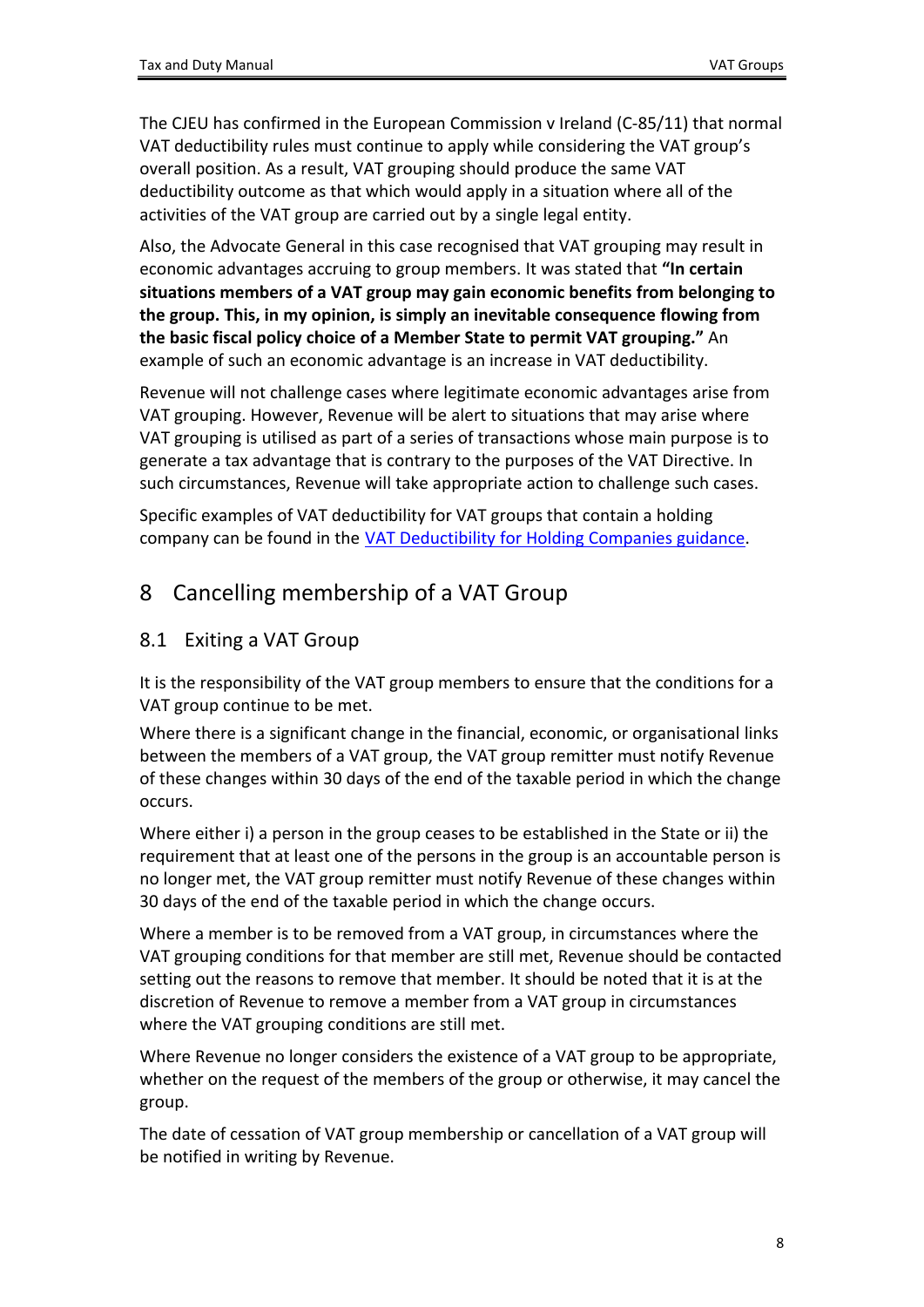## <span id="page-8-0"></span>8.2 Consequences of exiting or cancelling a VAT Group

Once a member of a VAT group is notified by Revenue of the date that their VAT group membership ceases, any VAT that becomes chargeable or reclaimable by that member from that date must be included on their own individual VAT return with effect from that date.

Where a person leaves a VAT group during a VAT period, any VAT chargeable or deductible that arose prior to the date of exit must be included in the VAT return of the VAT group.

Where a former member of a VAT group is under Revenue audit and unreported liabilities are discovered from a period when they were a member of the VAT group, assessments to tax will be raised on the VAT group as the liabilities are the responsibility of the group.

Where a former VAT group member discovers input tax that has not been claimed relating to a period when they were a member of the VAT group, it is the VAT group that must submit a claim for repayment of the input tax as it was incurred by the VAT group.

## <span id="page-8-1"></span>9 Transactions excluded from VAT Grouping provisions

## <span id="page-8-2"></span>9.1 Supply of property

The supply of immovable goods between members of a VAT group is subject to VAT under the normal rules as if those persons were not members of the VAT group.

## <span id="page-8-3"></span>9.2 Transfer of business relief

The provisions relating to VAT grouping will not apply to a transfer of goods between two members of a VAT group, where transfer of business provisions would have applied to that transfer if the transferor and transferee were not members of the group. This restriction in the application of VAT grouping provisions does not apply where all the members of the VAT group would, themselves, be accountable persons if they were not members of the VAT group.

# <span id="page-8-4"></span>10 The territorial scope of VAT Groups

The Court of Justice of the European Union in the FCE Bank case<sup>1</sup> confirmed that a Head Office and a Branch, not being independent of each other, are part of the same person. If a person has either a fixed or business establishment in Ireland and applies to join an Irish VAT group, it is the entire person, including any overseas Head Office or Branches, that must join the Irish VAT Group.

<sup>&</sup>lt;sup>1</sup> Ministero dell'Economia e delle Finanze, Agenzia delle Entrate v FCE Bank plc (C-210/04)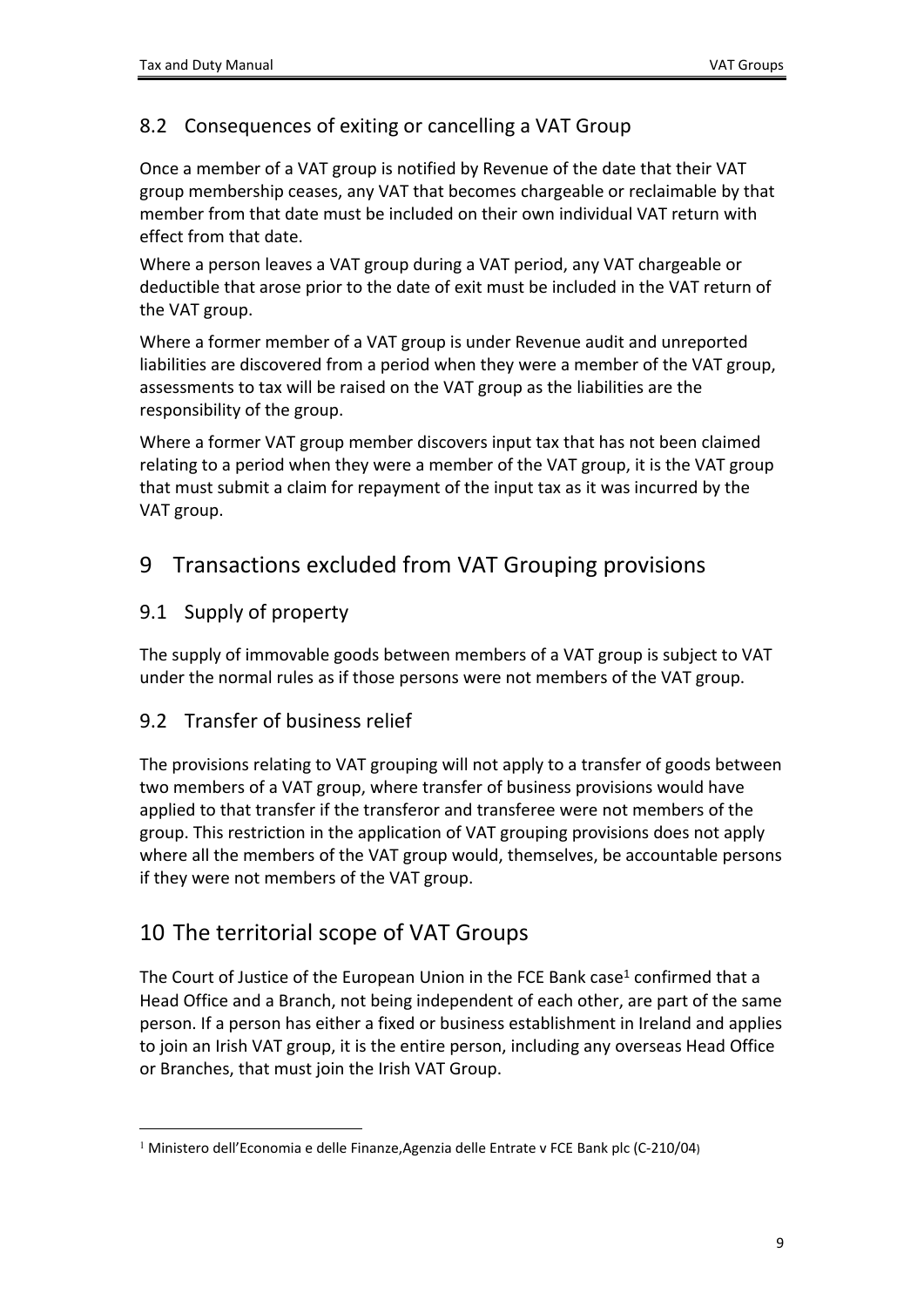The consequence is that any transactions between the overseas establishments of the person and members of the Irish VAT group being intra-group transactions are outside the scope of VAT, subject to the exclusions in section 15 of the VATCA 2010.

Revenue is aware that some Member States have introduced VAT grouping rules that restrict VAT group membership to the establishment in that Member State only. Businesses should take account of the potential implications of transactions with persons established in such jurisdictions.

# <span id="page-9-0"></span>11 Double taxation

If the interaction of Ireland's VAT grouping rules and the VAT grouping rules of another Member State results in double taxation for a taxpayer, please contact your Revenue Branch.

# <span id="page-9-1"></span>12 Further information

Any issue arising for a taxpayer from this guidance should be raised with the Revenue Branch responsible for the taxpayer's affairs.

# <span id="page-9-2"></span>13 Examples

## **Example 1 – deductibility**

Company A is a company that makes taxable supplies of staff to Company B, a Bank. There is no VAT group in place. Company A charges VAT on its supplies to Company B and is generally entitled to full VAT recovery on its input costs.

Company A and Company B decide to form a VAT group. The outputs of the VAT group are VAT exempt banking activities. No VAT recovery is available for any costs incurred by the VAT group as the outputs of the VAT group are exempt from VAT.

## **Example 2 – deductibility**

Company A is an insurance company that underwrites risks for a related Company B, a fully taxable entity. There is no VAT group in place. Company A is not entitled to any VAT deductibility as its activities are exempt from VAT.

Company A and Company B decide to form a VAT group. The only outputs of the VAT group are fully taxable. VAT recovery is available for the costs incurred by the VAT group on the basis that the outputs of the VAT group are fully taxable.